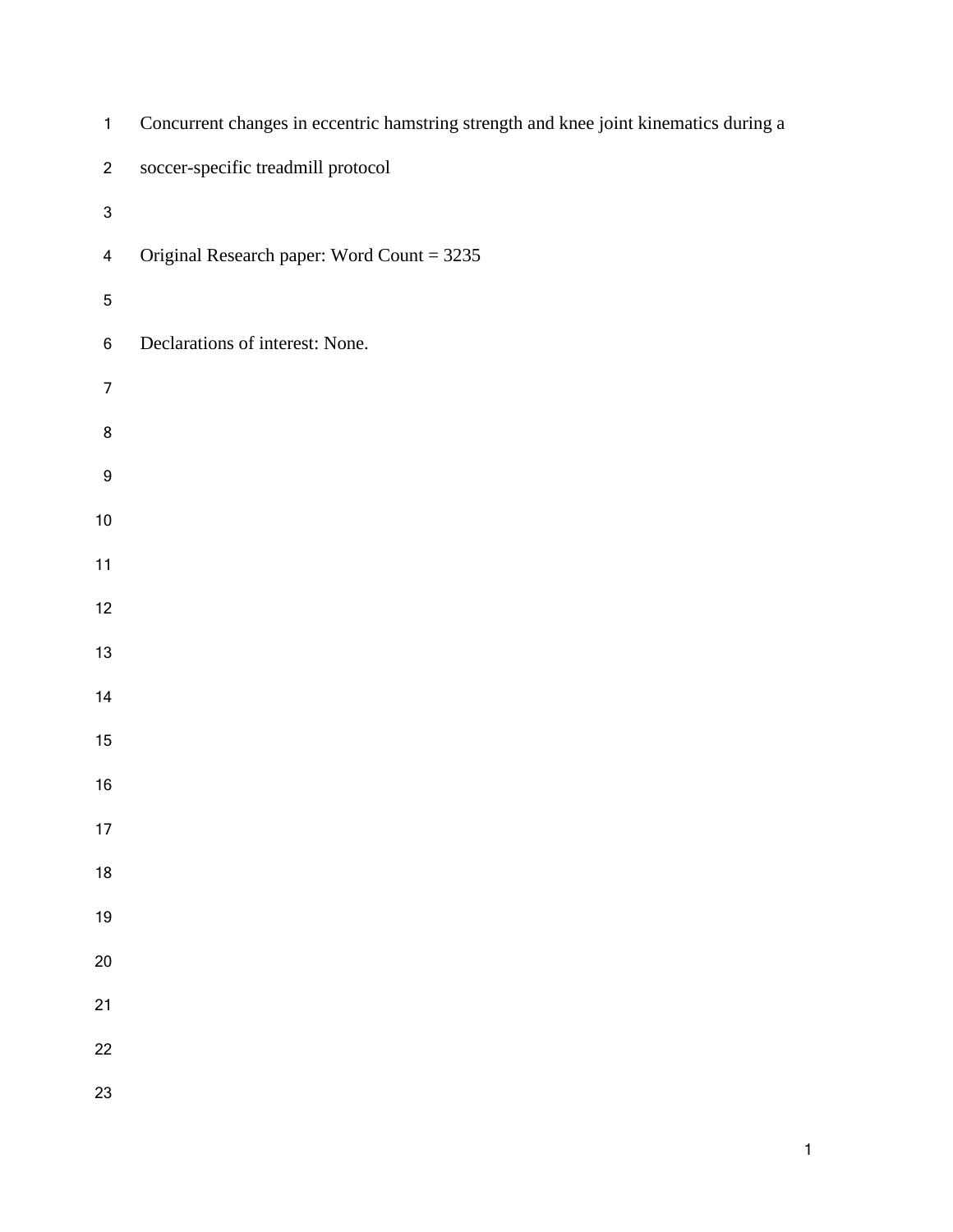Concurrent changes in eccentric hamstring strength and knee joint kinematics during a soccer-specific treadmill protocol

### **ABSTRACT**

 **Objectives:** To investigate the influence of soccer-specific fatigue on concurrent changes in knee joint kinematics and hamstring strength, given the increased risk of injury during the latter stages of match-play and the prevalence of knee joint and hamstring muscular injury. **Design:** Repeated measures, randomized order trials. **Setting:** Laboratory. **Participants:** Ten male professional soccer players. **Main Outcome Measures:**  Reactive inversion, eversion and neutral hop tasks were completed at 15 min intervals during a soccer-specific protocol, with touchdown knee joint kinematics in the frontal and sagittal planes calculated at 200Hz. In a separate trial, players completed maximal 13 eccentric knee flexions at  $160^{\circ} \cdot s^{-1}$  (reflecting average knee angular velocity in the functional task) at 15 min intervals, quantifying peak torque. **Results:** All trials were characterized by knee varus at touchdown, with ~4° greater mal-alignment elicited over 16 the final 15 mins of the protocol ( $P \le 0.05$ ). Peak eccentric hamstring strength was 17 significantly ( $P = 0.045$ ) reduced throughout the 2<sup>nd</sup> half. **Conclusions:** The coincident impairment of eccentric hamstring strength and increased knee varus at touchdown predisposes the player to injury, supporting epidemiological observations. Knee varus in these elite male players is in marked contrast to the valgus associated with ACL injury risk in female players.

### **Keywords:** fatigue, soccer, eccentric hamstring strength, knee varus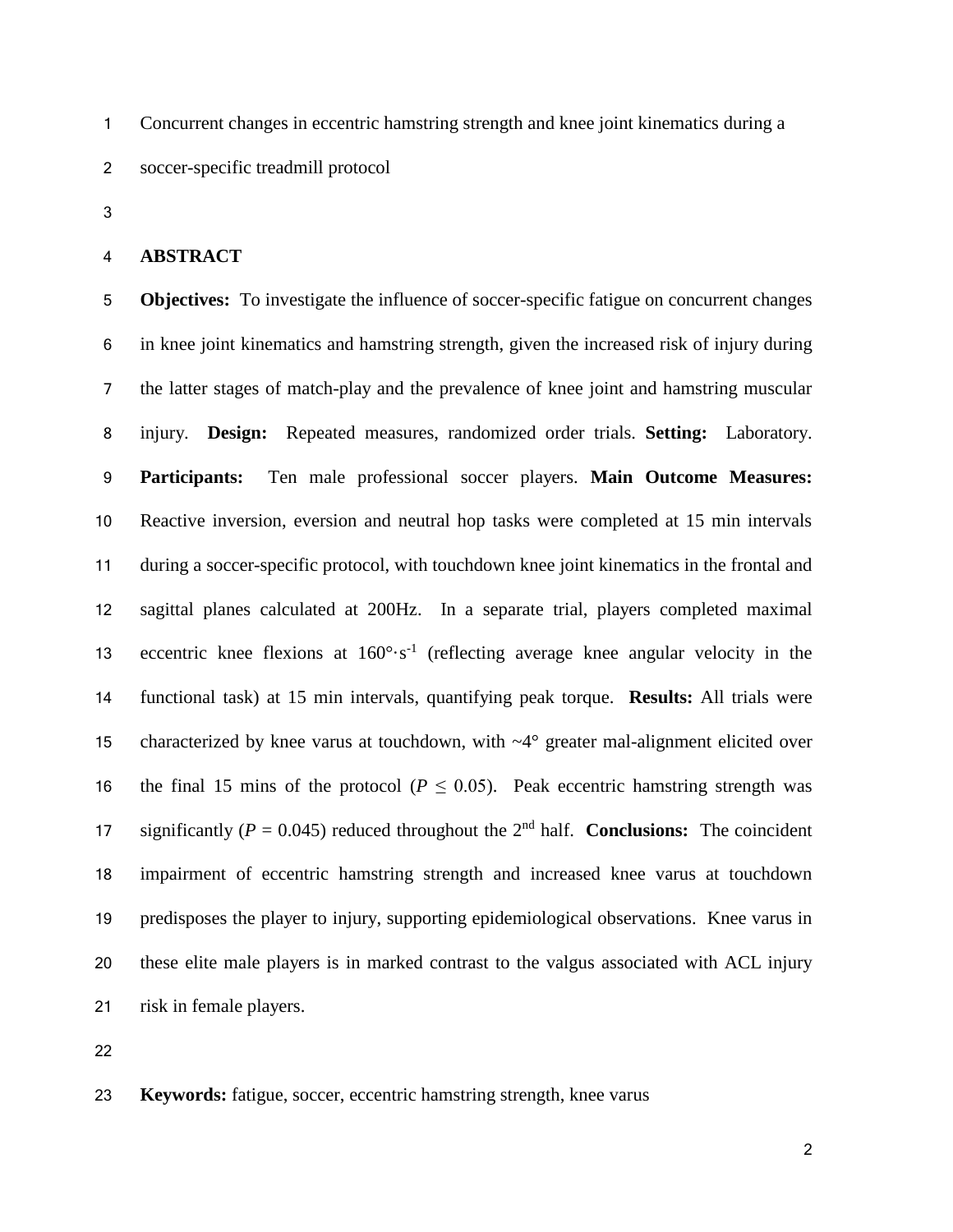### **INTRODUCTION**

 The epidemiology of hamstring strains in soccer is well considered (Ekstrand et al., 2011, 2013) but despite advancements in sports medicine the UEFA Elite Club injury study recently reported a 4% annual increase in hamstring injuries (Ekstrand et al., 2016). Incidence increases during the latter stages of match-play (Woods et al., 2004; Ekstrand et al., 2011) and isokinetic dynamometry studies have highlighted reductions in peak knee flexor torque during the latter stages of simulated match-play (Greig, 2008; Small et al., 2010). The bi-articular function of the hamstring is such that fatigue induced changes in strength are also likely to impact on knee joint stabilisation. Reduced eccentric hamstring strength has been associated with a reduced capacity to control frontal plane knee kinematics in a single leg squat (Claiborne et al., 2006) and during single leg landing tasks (Wild et al., 2013; Dewig, 2016).

 The knee joint is the most common site for a severe injury in soccer (Ekstrand et al., 2011), with a lack of knee flexion and increased knee valgus displacement often cited as predictors of injury in soccer players (e.g. Hewett, Myer, Ford, Heidt, Colosimo, McLean, et al., 2005). Fatigue has been shown to impair frontal and sagittal plane knee joint kinematics during landing tasks (Kernozek et al., 2008; Gehring et al., 2009). Soccer- specific fatigue has also been shown to influence frontal plane knee joint kinematics during an agility task (Greig, 2009) and sagittal plane hip and knee joint angles during 20 sprinting (Small et al., 2009). Small et al. (2010) used the same  $SAFT^{90}$  exercise protocol 21 to highlight changes in eccentric hamstring strength metrics at  $120^\circ \cdot s^{-1}$ , but this angular velocity is not a functionally valid representation of the sprinting task previously analysed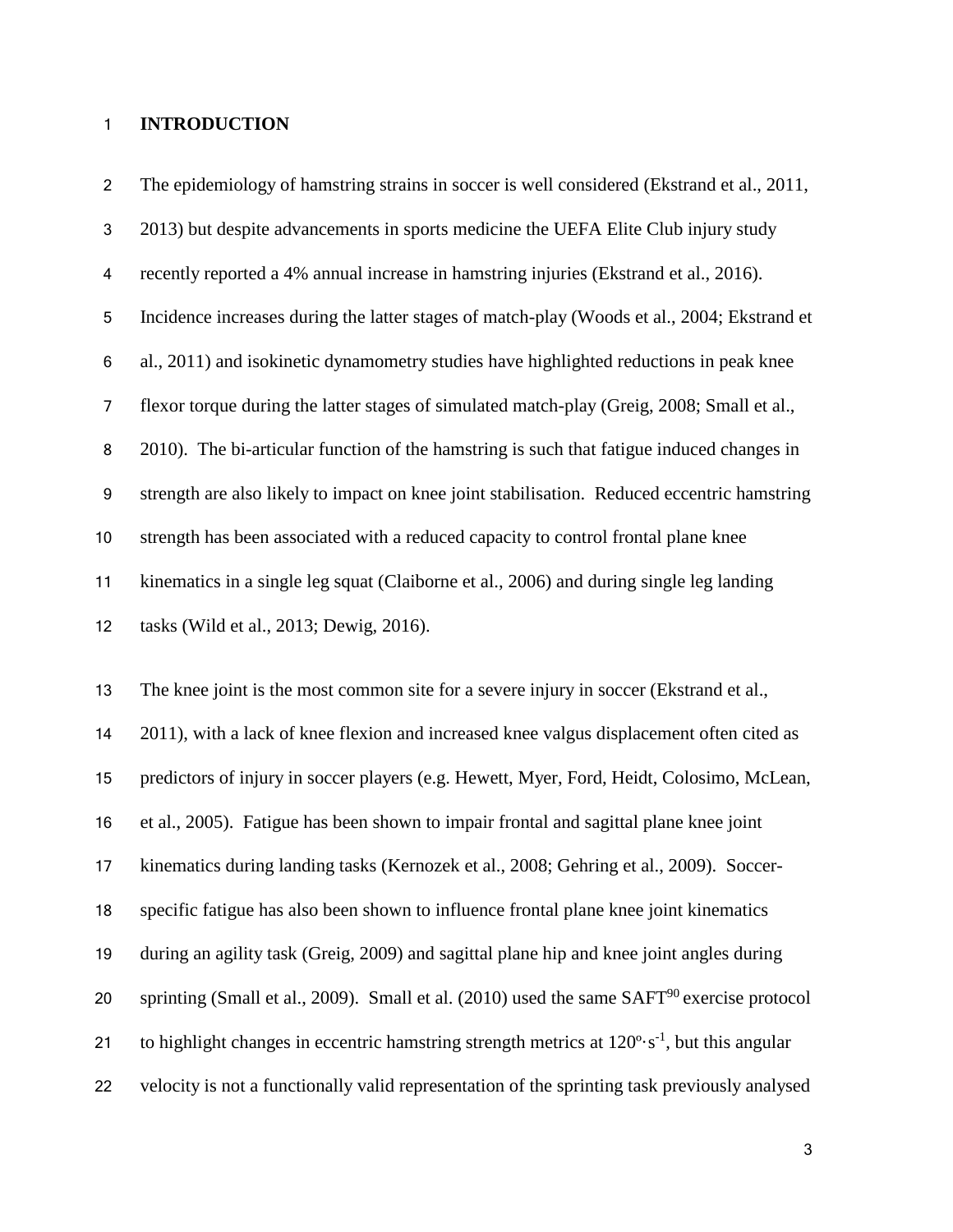| 1              | (Small et al., 2009). The aim of this study is therefore to consider concurrent changes in   |
|----------------|----------------------------------------------------------------------------------------------|
| $\overline{2}$ | eccentric hamstring strength and knee joint kinematics, with the isokinetic testing speed    |
| 3              | matched to the kinematic demands of the task.                                                |
|                |                                                                                              |
| 4              | In selecting an appropriate functional task, jump landings and hopping tasks are             |
| 5              | commonly used as they replicate the mechanism of knee ligamentous injury (Garrett,           |
| 6              | 2005). Soccer is characterised by a reactive and multi-directional activity profile which is |
| 7              | likely to increase loading at the knee joint (Besier, Cochrane & Ackland, 2001).             |
| 8              | Therefore, the aim of the present study is to examine the influence of soccer-specific       |
| 9              | activity on concurrent changes in knee joint kinematics during multi-directional, reactive,  |
| 10             | single legged jumping tasks and speed-matched eccentric hamstring strength.                  |
|                |                                                                                              |

### **MATERIALS AND METHOD**

### **Participants**

14 Ten male professional players completed the present study (Mean  $\pm$  SD: age 24.7  $\pm$  4.4 15 yr, body mass 77.1  $\pm$  8.3 kg, VO<sub>2max</sub> 63.0  $\pm$  4.8 ml·kg·min<sup>-1</sup>). Male professional soccer players were recruited so as to be specific to the epidemiology data (Woods et al., 2004; Ekstrand et al., 2011) and the notational analyses used to develop the soccer-specific exercise protocol (Greig, McNaughton, & Lovell, 2006). Further inclusion criteria stated that each player was completing a minimum of four training sessions and one match per week, and reported as having been injury free for 3 months prior to data collection. Testing was completed during the competitive season to avoid the effects of detraining, and thus participants were recruited on the understanding that they would not be selected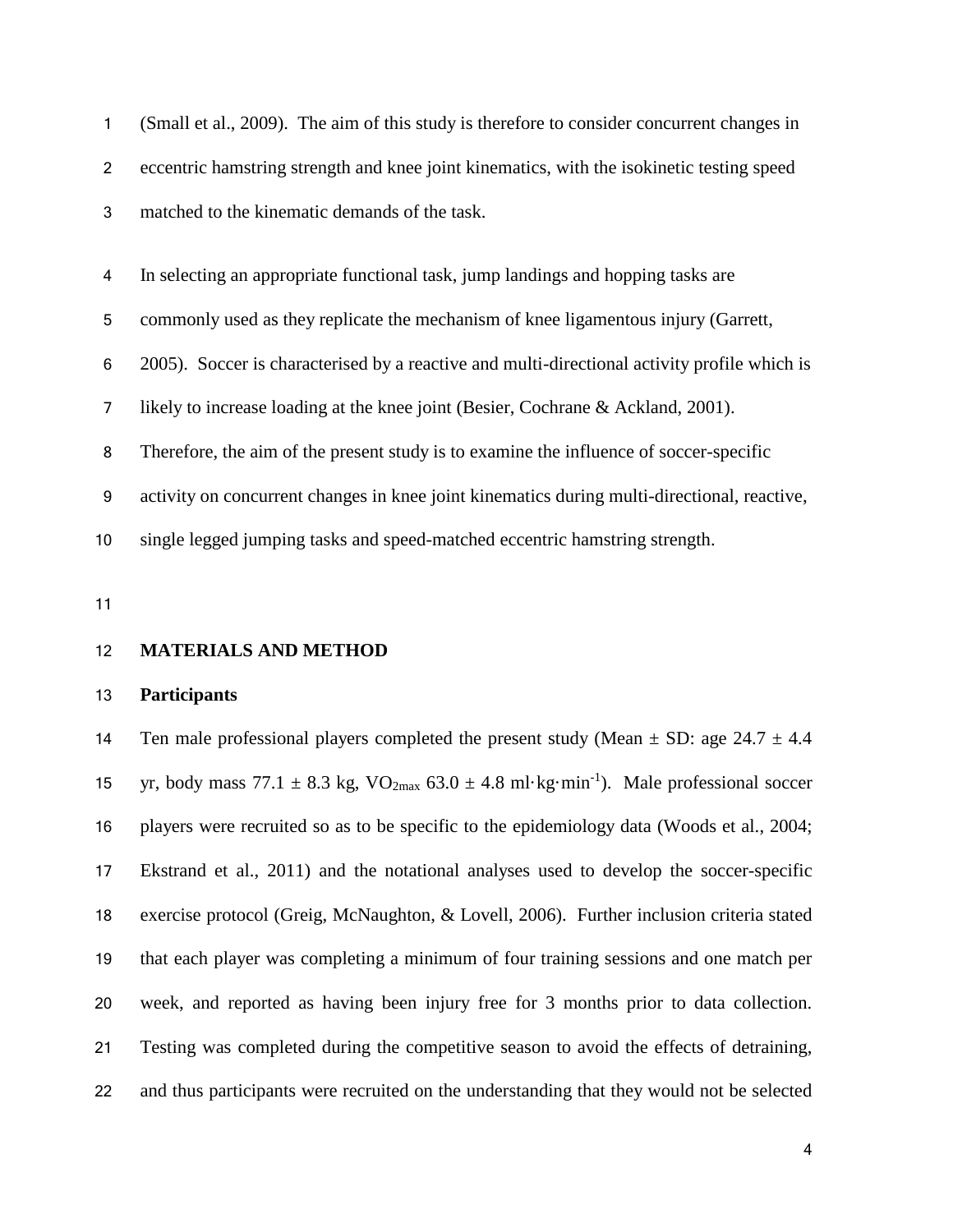for competitive matches in the 72hrs pre or post-testing. This combination of inclusion criteria inevitably reduced the sample of eligible players, but an *a priori* power calculation identified that a maximum of ten participants were required to establish a main effect across all primary outcome measures. All participants provided written informed consent in accordance with the departmental and university ethical procedures, and in accordance with the Helsinki Declaration.

#### **Experimental design**

 Each participant performed all exercise periods between 15:00 and 17:00 h to account for the effects of circadian variation and in line with regular competition time. Each player completed two counter-balanced experimental trials (isokinetic strength testing, or kinematic analysis of hopping trials), separated by 96 hrs. A familiarization trial was completed in the week prior to experimental testing which included two 15 min bouts of the exercise protocol and completion of the hopping tasks. This trial also served to ensure players were acquainted with marker attachment for kinematic analysis. Completion of the hopping trials facilitated calculation of sagittal plane knee angular velocity time histories upon which the isokinetic testing velocity was determined. Following completion of the hopping trials, each player also completed three sets of five repetitions of the experimental isokinetic dynamometry trial by way of familiarization. 20 This single familiarization trial was completed  $\geq$  96 hrs prior to the first experimental trial.

*Soccer-specific fatigue protocol*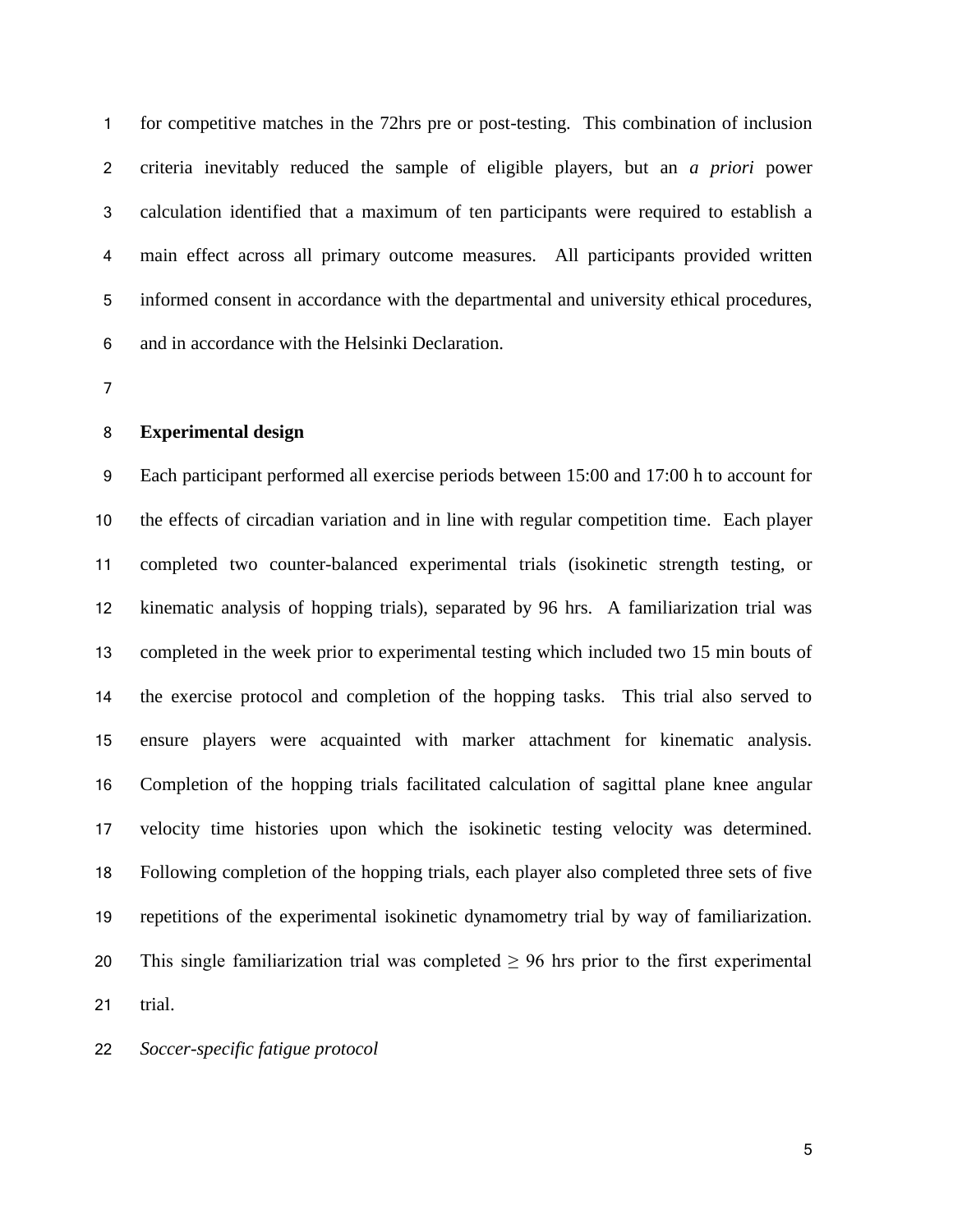The soccer-specific intermittent treadmill (LOKO S55, Woodway GmbH, Steinackerstraße, Germany) protocol (Greig et al., 2006) is represented as a 15 min activity profile (Figure 1) which is repeated 6 times in the test (i.e. 90 min), with a 15 min passive half-time interval. The protocol elicits a standardized total distance covered of 9.72 km.



Figure 1. The soccer-specific intermittent treadmill protocol.

## *Isokinetic Dynamometer Trial*

 In the isokinetic trial (System 3, Biodex Medical Systems, New York), each player completed three maximal eccentric knee flexor repetitions pre-exercise, at 15 min intervals during the fatigue protocol, and immediately post-exercise. The dynamometer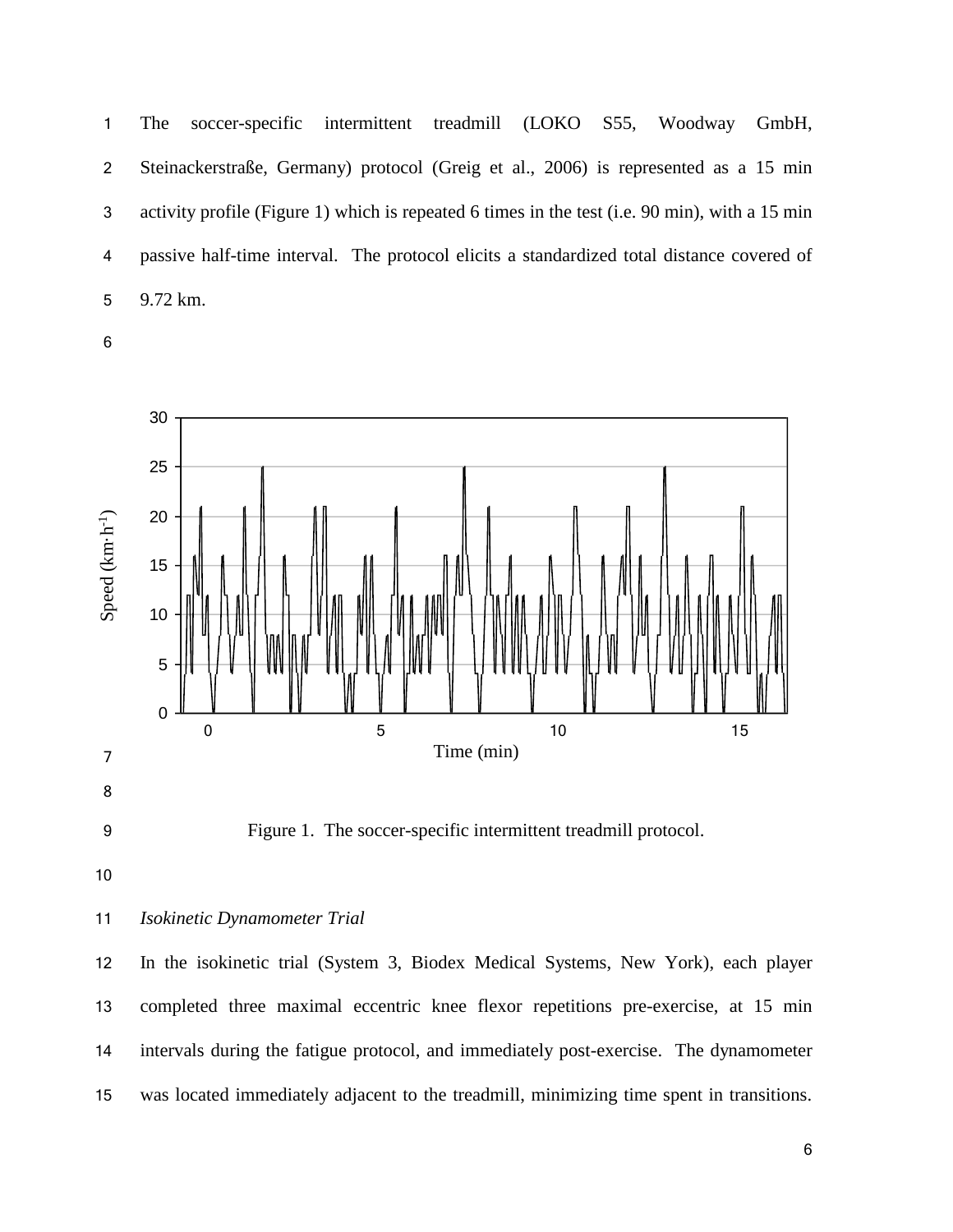With the dynamometer already set-up for each participant, the three-repetition assessment was completed in < 2mins. Familiarization repetitions were completed only prior to the pre-exercise trial, further minimizing time spent off the treadmill once exercise had started. Dynamometer set-up was specific to each player and based on previous applications (Greig, 2008), with the crank axis aligned with the axis of rotation of the knee and the lever arm cuff secured around the ankle at approximately 5 cm proximal to 7 the malleoli. Repetitions were performed maximally at  $160^{\circ} \cdot s^{-1}$ , replicating the average knee flexion angular velocity across the different hopping tasks. This velocity was established from familiarization trials of the hopping tasks performed 72hrs prior to the first experimental trial, and using the same methodological approach detailed in the 11 following section. Passive concentric knee flexion repetitions at  $30^{\circ} \text{ s}^{-1}$  were used to return the limb to the starting position between reps, and requiring no exertion from the player.

*Hopping Trial*

 Each player completed a series of single-legged hopping tasks pre-exercise and following each 15 minute activity bout. Three hopping tasks were completed: an inversion hop, an eversion hop, and a neutral hop. All players used their dominant (defined as preferred kicking) leg for all trials. For all trials the player started from a stationary and upright position and on command hopped over two 15 cm hurdles placed 35 cm apart into a target landing zone. For the inversion hop the player then hopped laterally over a 15 cm hurdle, and medially for the eversion hop. For the neutral hop the standardized approach was followed by a hop along the continued line of travel. After the penultimate foot contact, i.e. during the flight phase, the researcher (stood beyond the neutral task hurdle)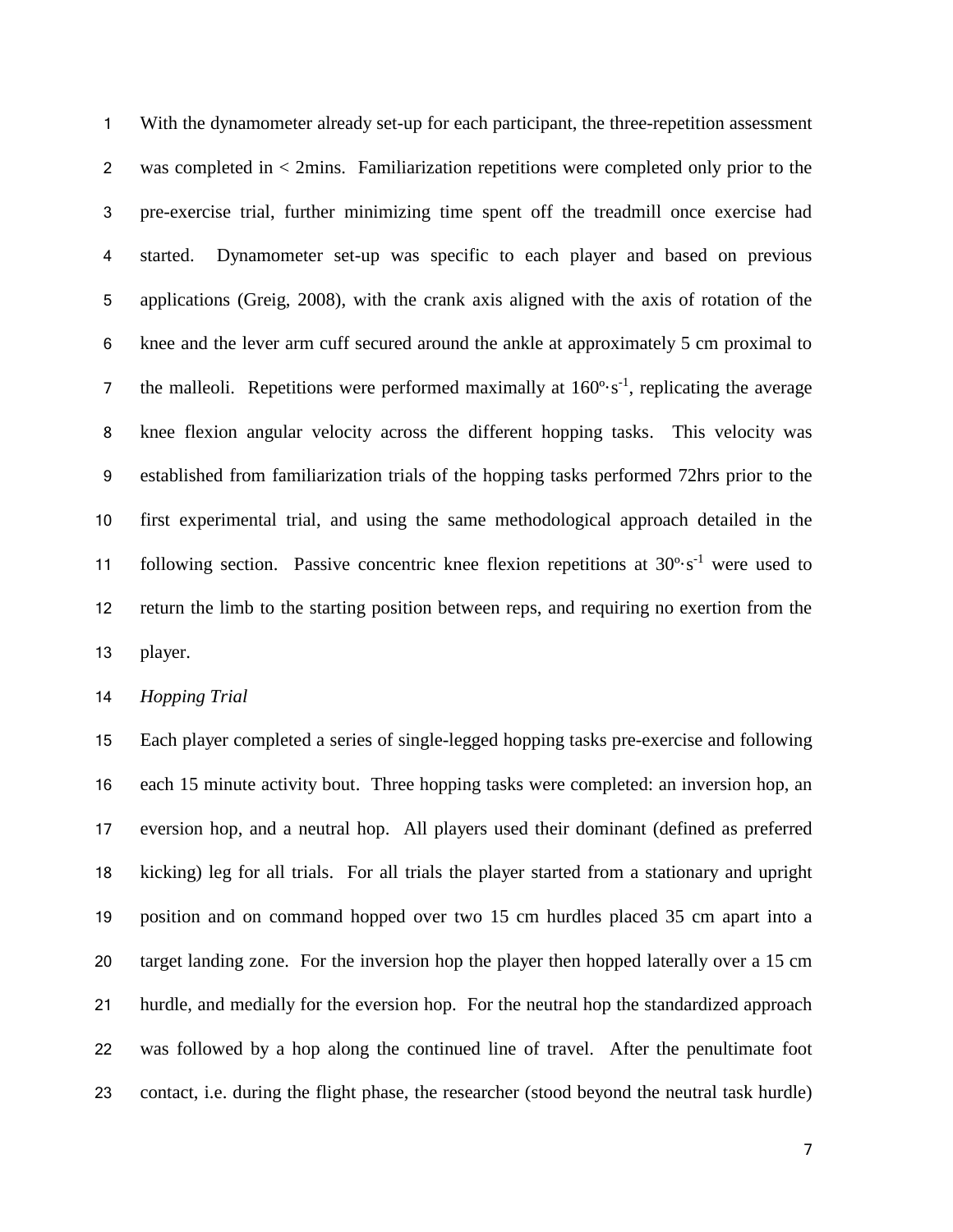outstretched an arm to the left (or right) to signify an inversion (or eversion) hop, or placed both arms in front of the body to signify a neutral hop for height. This process was used to ensure each trial was reactive in nature (Garrett, 2005). Furthermore, trials were performed in random order and to ensure the final trial was also reactive (rather than prescribed by a process of elimination) four trials were often used. In such a case the first trial of each 'type' of hop was selected for analysis.

 The movement volume was created to enable data collection of the entire movement including the takeoff and landing phases. Data was collected using nine high-speed ProReflex MCU1000 digital cameras (Qualisys, Sweden) operating at 200 Hz for real- time three-dimensional optical motion capture. The movement volume was calibrated by moving a 750mm wand throughout the movement volume. A static standing model was created for each player with passive retro-reflective markers of 20 mm diameter placed so as to define the pelvis (anterior superior iliac spine, posterior superior iliac spine, and each greater trochanter), each thigh (medial and lateral epicondyles of the femur, and a plate-mounted four marker cluster), and each shank (medial and lateral malleoli, and plate-mounted four-marker cluster). The marker configuration was reduced for the dynamic model, retaining the segmental clusters to enable tracking of each segment during the running trials. Data was captured and tracked using Qualisys Track manager software (Qualisys, Sweden), and exported in c3d format to Visual3D software (C-Motion, MD, USA) for analysis.

**Data Processing**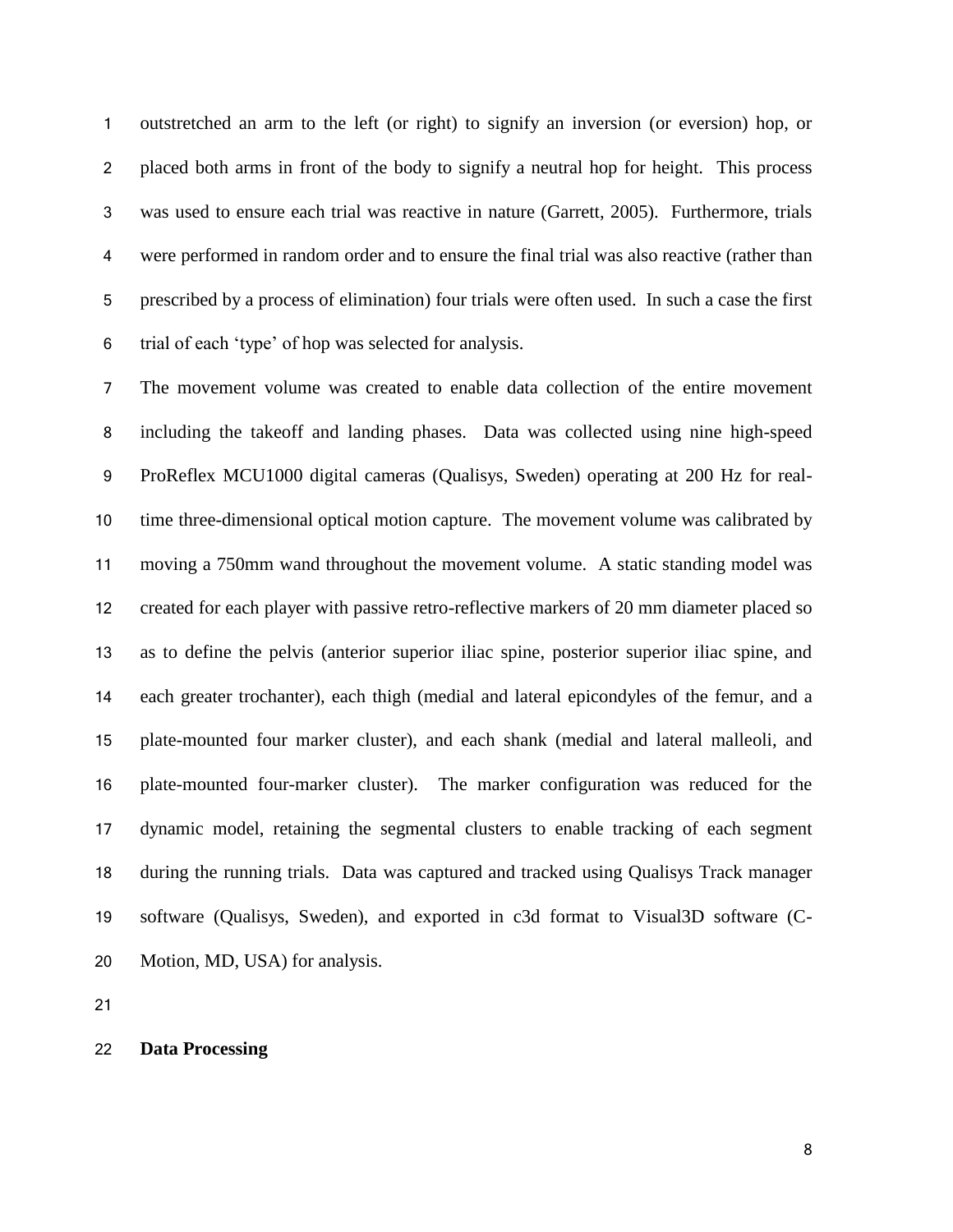Torque-angle curves were used to determine gravity corrected peak torque, with data analysis restricted to the isokinetic phase. The average peak torque was calculated across the three repetitions. Peak torque was recorded pre-exercise and subsequently at each 15min interval.

 For the kinematic data, a model template was created for each player in Visual3D (C- Motion, MD, USA). For each hopping trial (inversion, eversion, neutral), knee joint kinematics were calculated at touchdown given the injury risk associated with this event (Hewett et al., 2005). The touchdown event was identified using the displacement time history of an additional retro-reflective marker placed at the fifth metatarsal. Knee joint angle was defined as the orientation of the shank segment relative to the thigh segment, and quantified in both the sagittal plane to calculate the degree of flexion-extension, and in the frontal plane to determine the degree of knee varus-valgus. Knee joint kinematics were recorded pre-exercise and subsequently at each 15min interval during the soccer-specific exercise protocol.

 In subsequent sections the performance measures are classified according to the time during the protocol, with testing conducted every 15 min through the simulated game. 17 The pre-testing score would therefore be allocated the time subscript " $t_{00}$ ". The time classification is cumulative and includes the passive half-time interval. The end of the 19 first half would be specified as " $t_{45}$ ", and the end of the game as " $t_{105}$ ". There are a total of eight time points across the protocol.

#### **Statistical Analysis**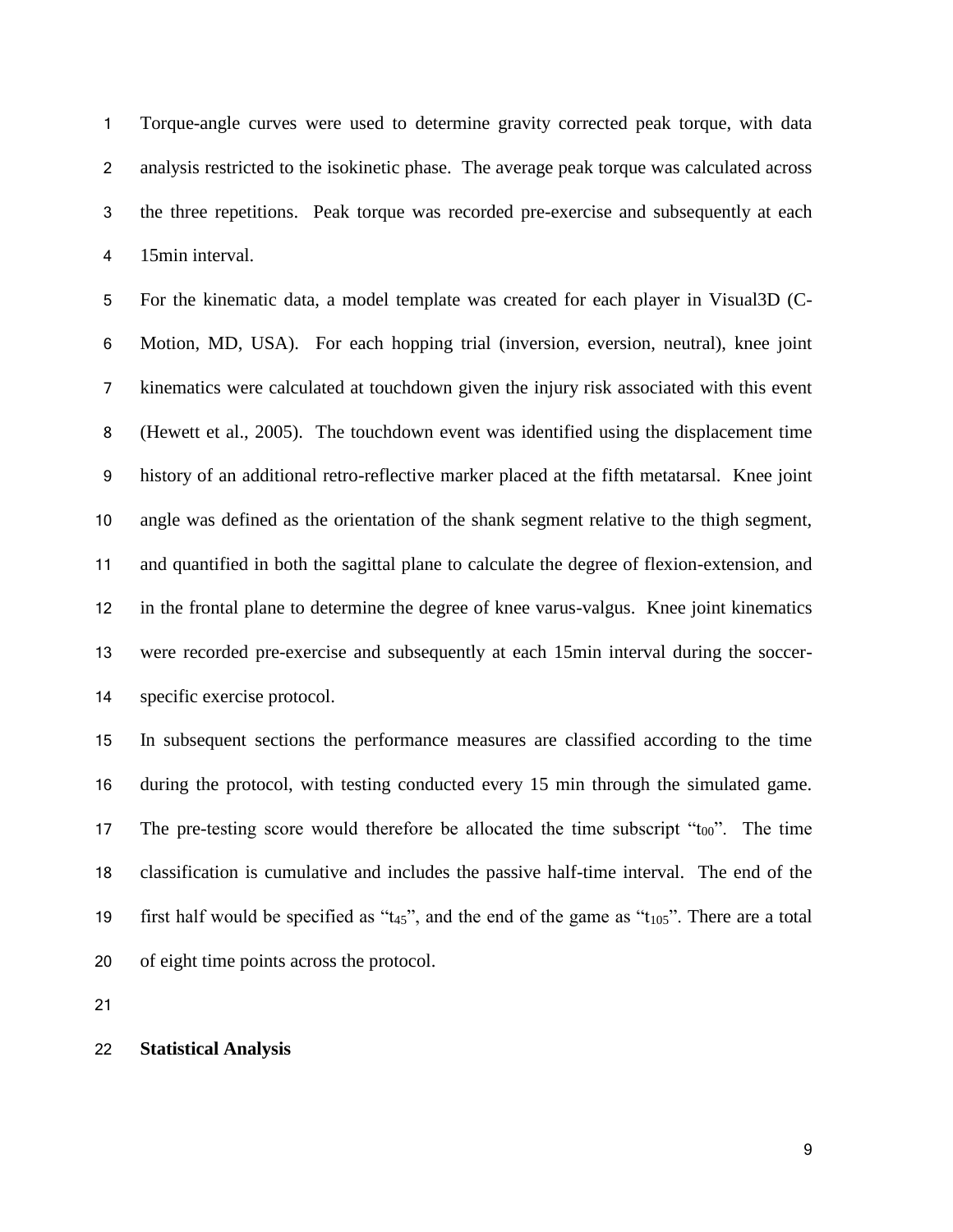The assumptions associated with a repeated measures and multi-variate General Linear Model were assessed to ensure model adequacy. To assess the residual normality for each kinematic variable, q-q plots were generated, and Mauchly's test of sphericity was completed for all variables with a Greenhouse Geisser correction where appropriate. Subsequently, inferential analyses were performed using a mixed method two-way (hop trial *x* time) repeated measures GLM to examine differences in knee joint kinematics between the three hop trials, and over the protocol duration. For eccentric hamstring torque, a univariate model was employed to investigate the influence of exercise duration, comparing data at each 15 min interval. Where significant main effects or interactions were observed, post-hoc pairwise comparisons with a Bonferonni correction factor were 11 used. As a measure of meaningfulness, partial eta-squared  $(\eta^2)$  values were calculated to 12 estimate effect sizes for main effects and interactions. All data are reported as the mean  $\pm$ standard deviation, with significance accepted at *P*<0.05.

#### **RESULTS**

Figure 2 summarizes the temporal pattern of changes in peak eccentric hamstring torque.

17 There was a significant main effect for exercise duration ( $P = 0.045$ ,  $\eta^2 = 0.167$ ), and

post-hoc testing revealed that the peak torque was significantly reduced throughout the

19  $2<sup>nd</sup>$  half (t<sub>60</sub> – t<sub>105</sub>) in comparison to pre-exercise values (t<sub>00</sub>).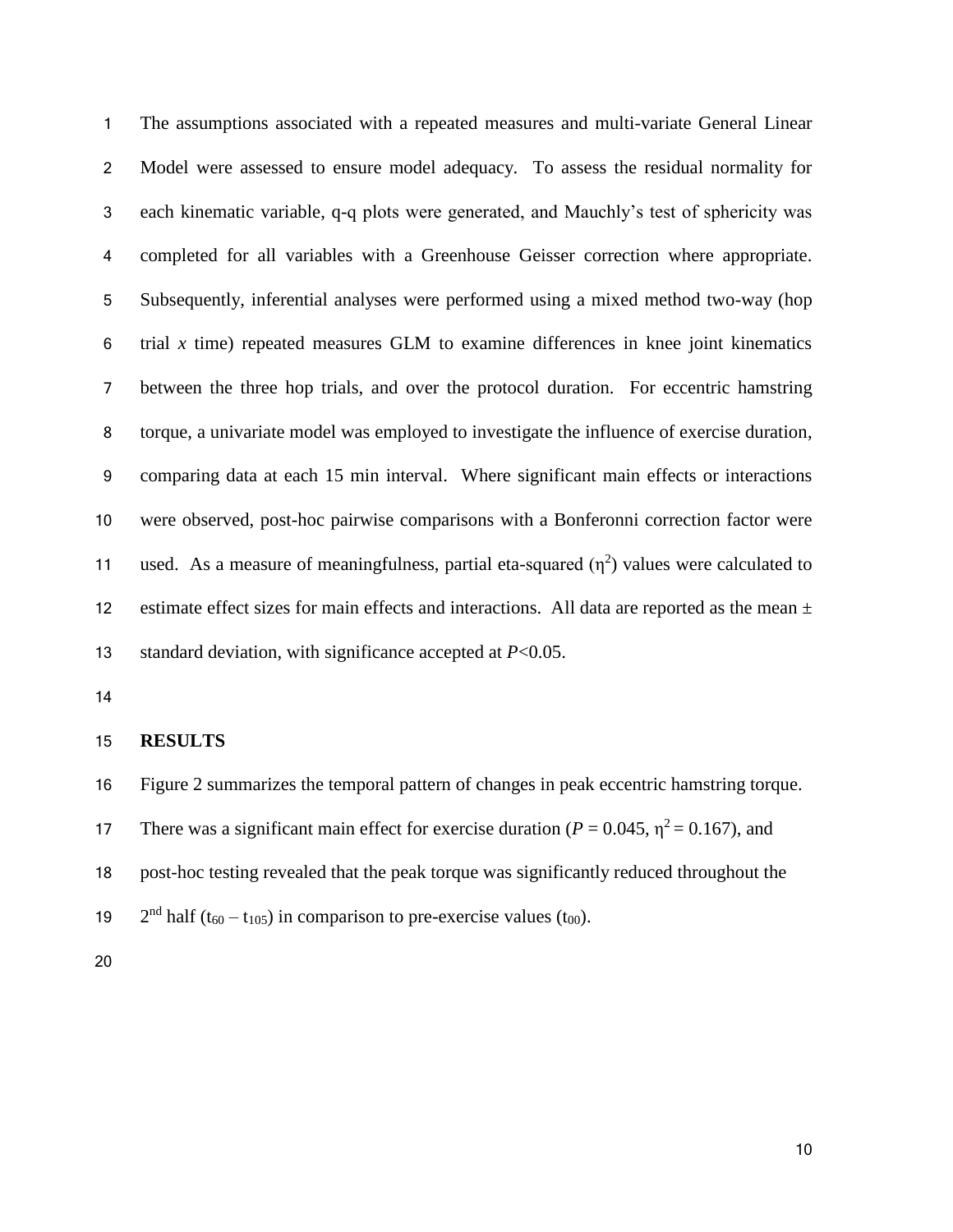

 Figure 2. Time history of changes in eccentric knee flexor strength. \* Significantly different to pre-exercise.

 The temporal pattern of changes in knee flexion at touchdown is shown in Figure 3. There was a main effect for hop trial with the Inversion trial demonstrating significantly 7 greater knee flexion at touchdown ( $P = 0.008$ ,  $\eta^2 = 0.064$ ) than the Eversion or Neutral 8 trials, which were themselves no different  $(P = 0.963)$ . There was no main effect for 9 exercise time ( $P = 0.408$ ,  $\eta^2 = 0.048$ ), and no time *x* trial interaction ( $P = 0.877$ ,  $\eta^2 =$ 0.053).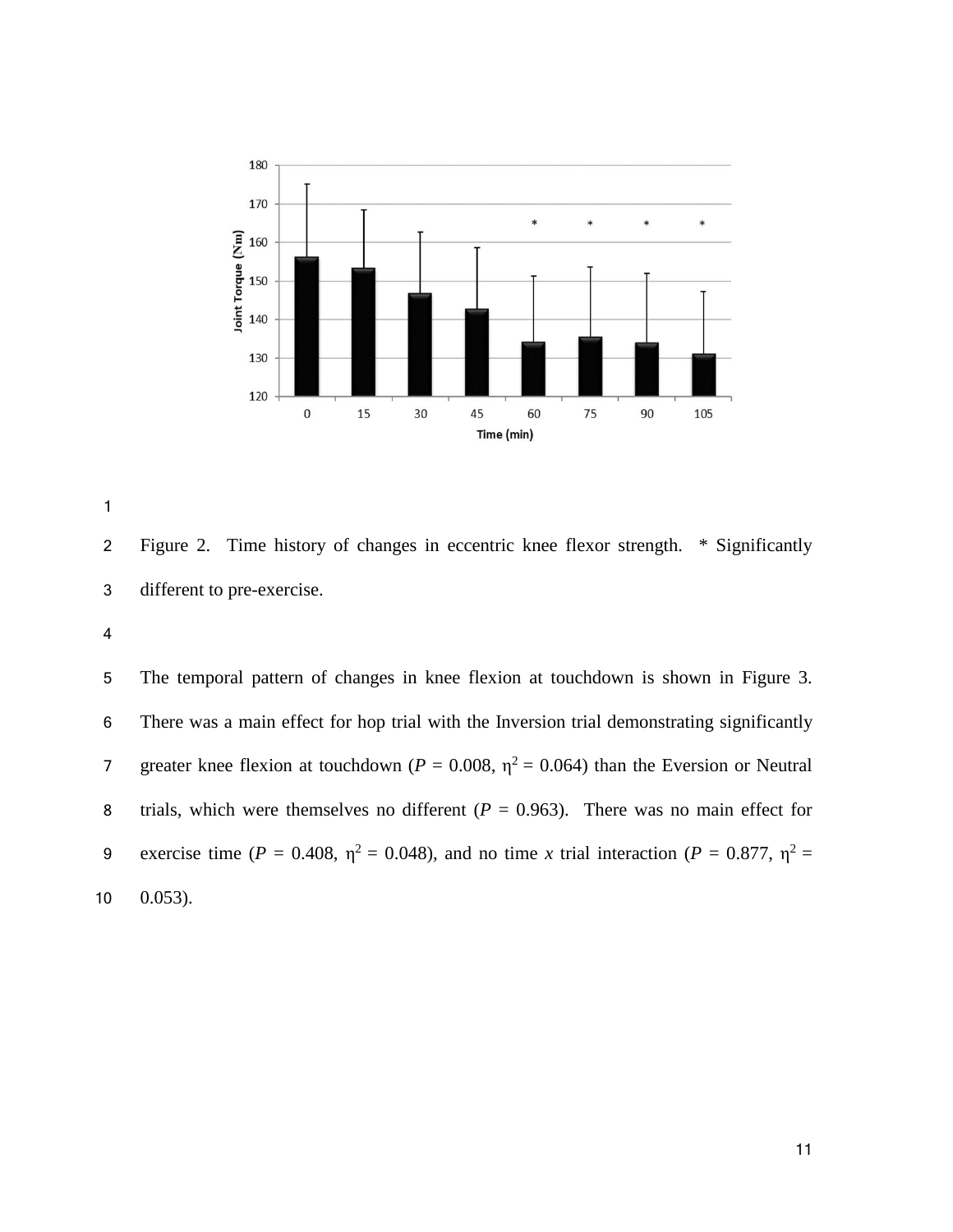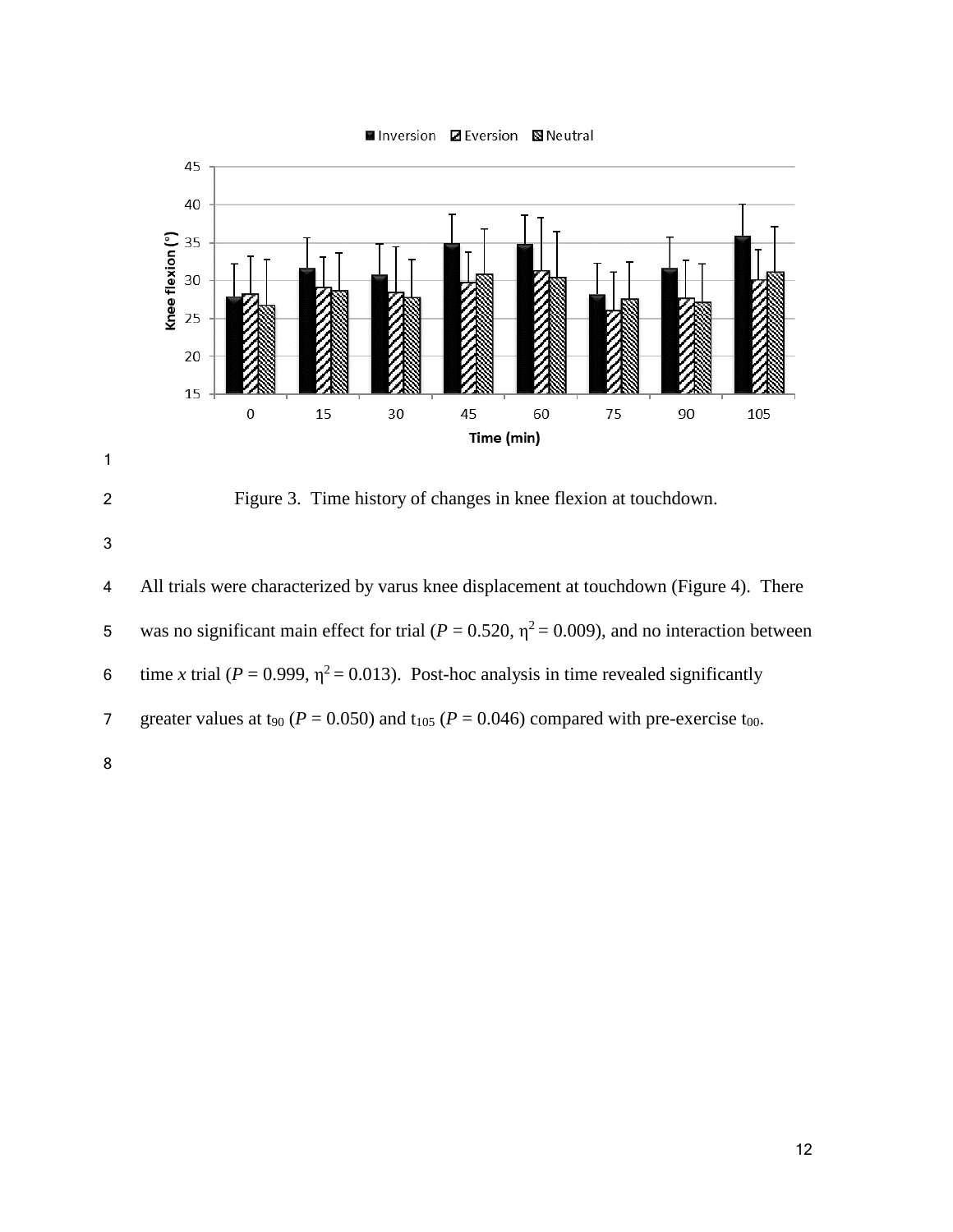

 Figure 4. Time history of changes in knee varus at touchdown. \* Significantly different to pre-exercise.

### **DISCUSSION**

 The aim of the current study was to investigate the temporal pattern of changes in eccentric hamstring strength and knee joint kinematics during soccer-specific intermittent activity, in light of epidemiological observations spanning more than a decade (Woods et al. 2004; Ekstrand et al. 2016).

 In this cohort of elite male players, landing during all trials was characterised by a flexed knee in varus malalignment. Whilst the varus displacement of the knee might be a risk factor for ligamentous injury (Wind, Bergfeld, & Parker, 2004), the knee flexion at touchdown serves as a protective mechanism (e.g. Hewett et al., 2005). These elite male 14 players maintained a knee flexion angle of approximately  $30^{\circ}$  at touchdown, indicative of a 'soft' landing which can reduce injury risk. The degree of knee flexion at touchdown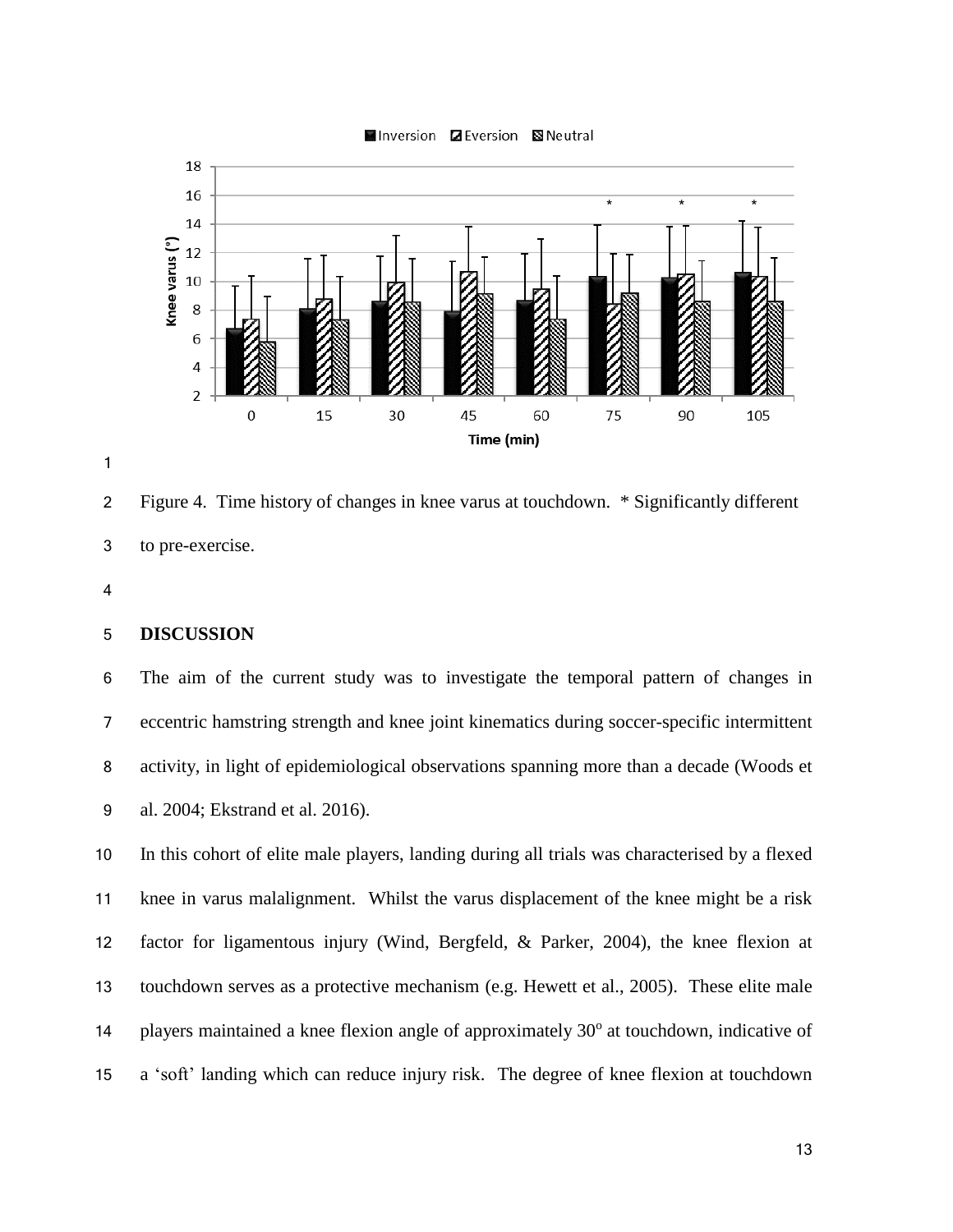was significantly greater during the inversion trial, most likely indicative of the greater mechanical challenge imposed by this task with inversion movements incurring a greater risk of ligamentous injury (Woods, Hawkins, Hulse, & Hodson, 2003).

 Knee varus alignment at touchdown was evident across all hopping tasks, but the degree 5 of knee varus increased significantly during the final stages  $(t_{90} - t_{105})$  of the simulation in comparison to pre-exercise values. A concurrent change was observed in eccentric 7 hamstring strength, which was suppressed throughout the  $2<sup>nd</sup>$  half of the protocol, 8 supporting previous observations at up to  $300^\circ \cdot s^{-1}$  (Greig, 2008). The decrease in eccentric hamstring strength might provide the mechanism for the increased varus displacement, as the hamstring musculature acts to stabilize the knee joint during such functional tasks. Conversely, the knee in varus would increase tension on the biceps femoris, creating an increased risk of hamstring strain injury with fatigue, supporting epidemiological observations (Woods et al., 2004). Garrett (2005) stated that during a perturbed landing the body might not have sufficient time to go through the process of selecting and executing an appropriate movement pattern, increasing the risk of ligamentous injury. The reactive movement may subsequently not be the optimal movement strategy and will be further impaired if the eccentric hamstring control required to stabilize the knee is decreased.

 The observation of knee varus in this elite male sample is markedly different to the vast body of literature on the presence of knee valgus in female athletes, and worthy of discussion. Besier et al. (2001) showed that varus stress increases during cutting tasks compared to linear running, and that the stress is exacerbated further when these cutting movements are reactive (rather than prescriptive). Reactive, multi-directional movements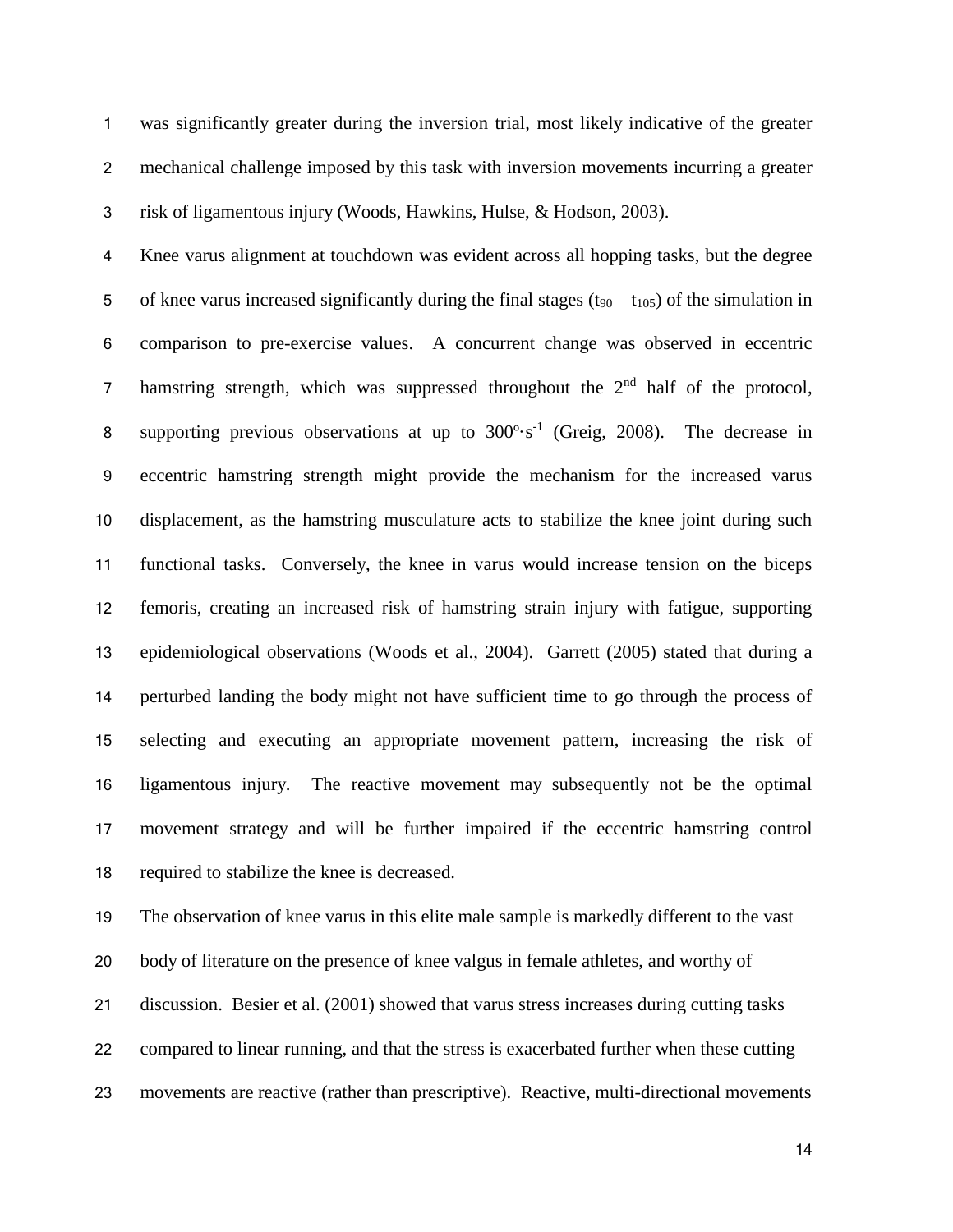| 1                | are inherent in soccer, and thus continued exposure to soccer might produce the varus       |
|------------------|---------------------------------------------------------------------------------------------|
| $\overline{c}$   | displacement observed in soccer players (Witvrouw, Danneels, Thijs, Cambier, &              |
| $\mathfrak{S}$   | Bellemans, 2009; Yu, McClure, Onate, Guskiewicz, Kirkendall, & Garrett, 2005).              |
| 4                | Furthermore, in the mature form of the kicking action the angled approach to the ball and   |
| $\mathbf 5$      | lateral hip displacement of the support limb enable long-axis rotation and increase foot    |
| 6                | (and thus ball) speed. The adduction inherent in the kicking action might also create an    |
| $\overline{7}$   | adductor/abductor strength imbalance with repeated exposure to kicking, which might         |
| $\bf 8$          | increase the risk of knee varus. Prolonged exposure to soccer-specific activities might     |
| $\boldsymbol{9}$ | therefore explain the evidence of a maturation toward knee varus in soccer players (Yu et   |
| 10               | al., 2005; Witvrouw et al., 2009). Witvrouw et al. reported a significant increase in       |
| 11               | degree of genu varum in males after the age of 14, and from 16-18 years a significantly     |
| 12               | higher degree of genu varum in soccer players compared to non-football players.             |
| 13               | The implications of a varus malalignment to injury risk is multi-factorial. Genu varum      |
| 14               | predisposes the player to injuries as the line of force at the knee is shifted medially     |
| 15               | creating a compartment load that is nearly 3.5 times that of the lateral compartment        |
| 16               | (Lewek, Rudolph, & Snyder-Mackler, 2004). Genu varum has also been identified as a          |
| 17               | risk factor for the development of patellofemoral pain syndrome (Messier, Davis, Curl,      |
| 18               | Lowery, & Pack, 1991). Hagglund, Zwerver, & Ekstrand (2011) reported that patellar          |
| 19               | tendinopathy is a fairly common condition in elite soccer, with a high recurrence rate, and |
| 20               | exposure identified as a risk factor. Genu varum has also been associated with the          |
| 21               | deterioration of the articular cartilage in the knee's medial tibiofemoral compartment, and |
| 22               | as a risk factor for osteoarthritis (Brouwer, van Tol, Bergink, Belo, Bernsen, Reijman, et  |
| 23               | al., 2007). Ligament and cartilage damage are the most commonly reported types of           |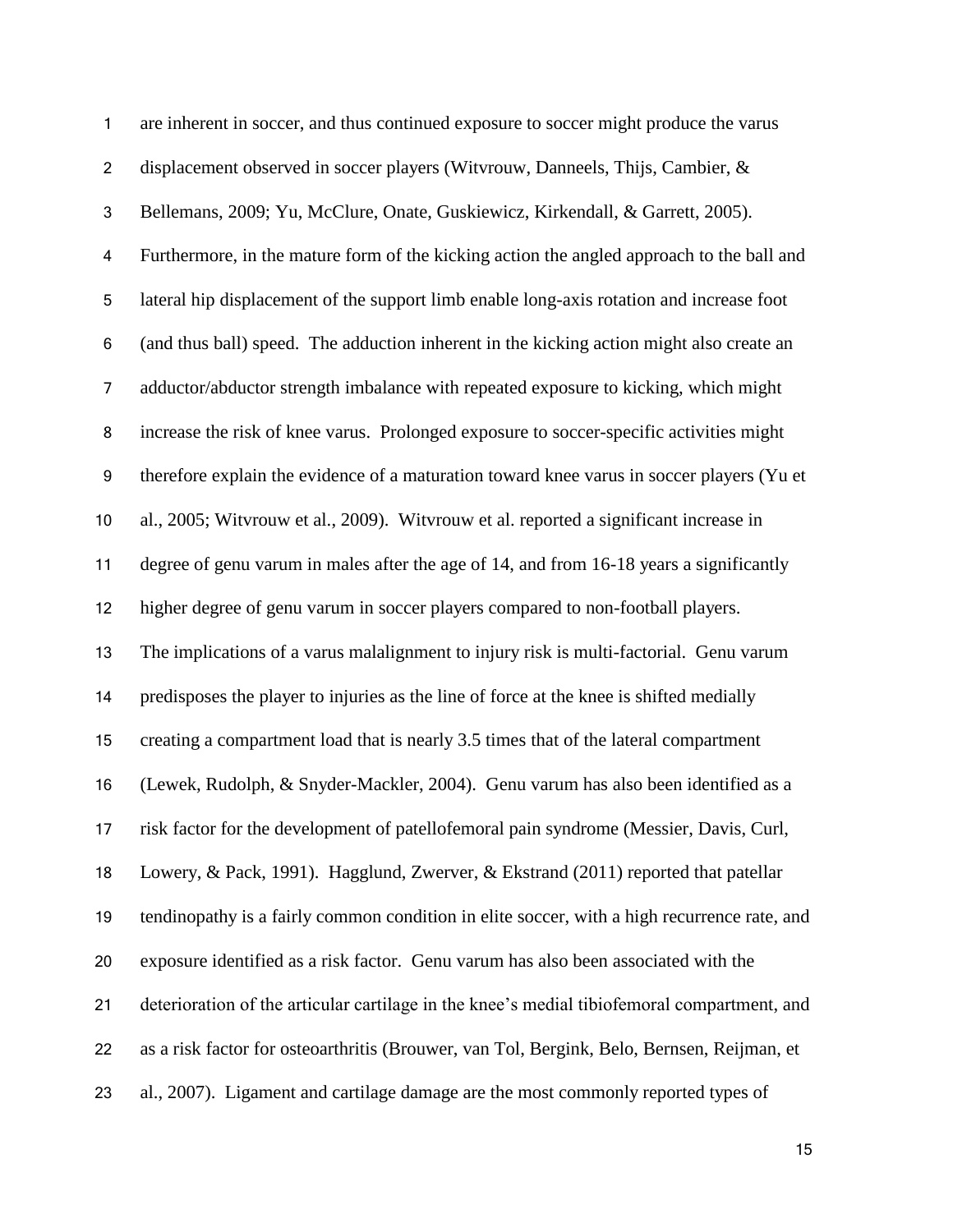career-ending injury, with a prevalence of osteoarthritis in the knee joints of retired professional players (Drawer & Fuller, 2001; Kuijt, Inklaar, Gouttebarge, & Frings- Dresen, 2012). The knee is the most common site of both acute and chronic injuries which lead to early retirement. Chantraine (1985) reported a varus angulation in 81% of all knees in veteran soccer players and suggested that the high amount of load and torque imposed on the knee during growth and adolescence through intensive exposure may contribute to a growth deformity.

 Generalizing beyond the specific research design elements of this study should be treated with caution. An elite male population was used based on the availability of injury epidemiology and notational analysis data, but the influence of gender and playing age warrant investigation. Furthermore the changes observed in hamstring strength and knee 12 joint motion are likely to be specific to the exercise protocol used, and a treadmill protocol has some inherent limitations in replicating the demands of soccer match-play, and specifically the reactive and multi-directional characteristics of the hopping tasks. 15 Whilst free running protocols such as the  $SAFT<sup>90</sup>$  have been shown to elicit a similar reduction in peak hamstring strength (Small et al., 2009), the impact of this activity profile on multi-directional tasks warrants consideration. The impact of repeated isokinetic repetitions at 15 min intervals over a total exercise trial duration of 105 mins should also be considered. Whilst not a homogeneous population, a 'control' trial replicating the volume of isokinetic testing without completion of the treadmill task elicited no deterioration in strength of a semi-professional cohort. The interaction of the treadmill and isokinetic exertions should be considered however.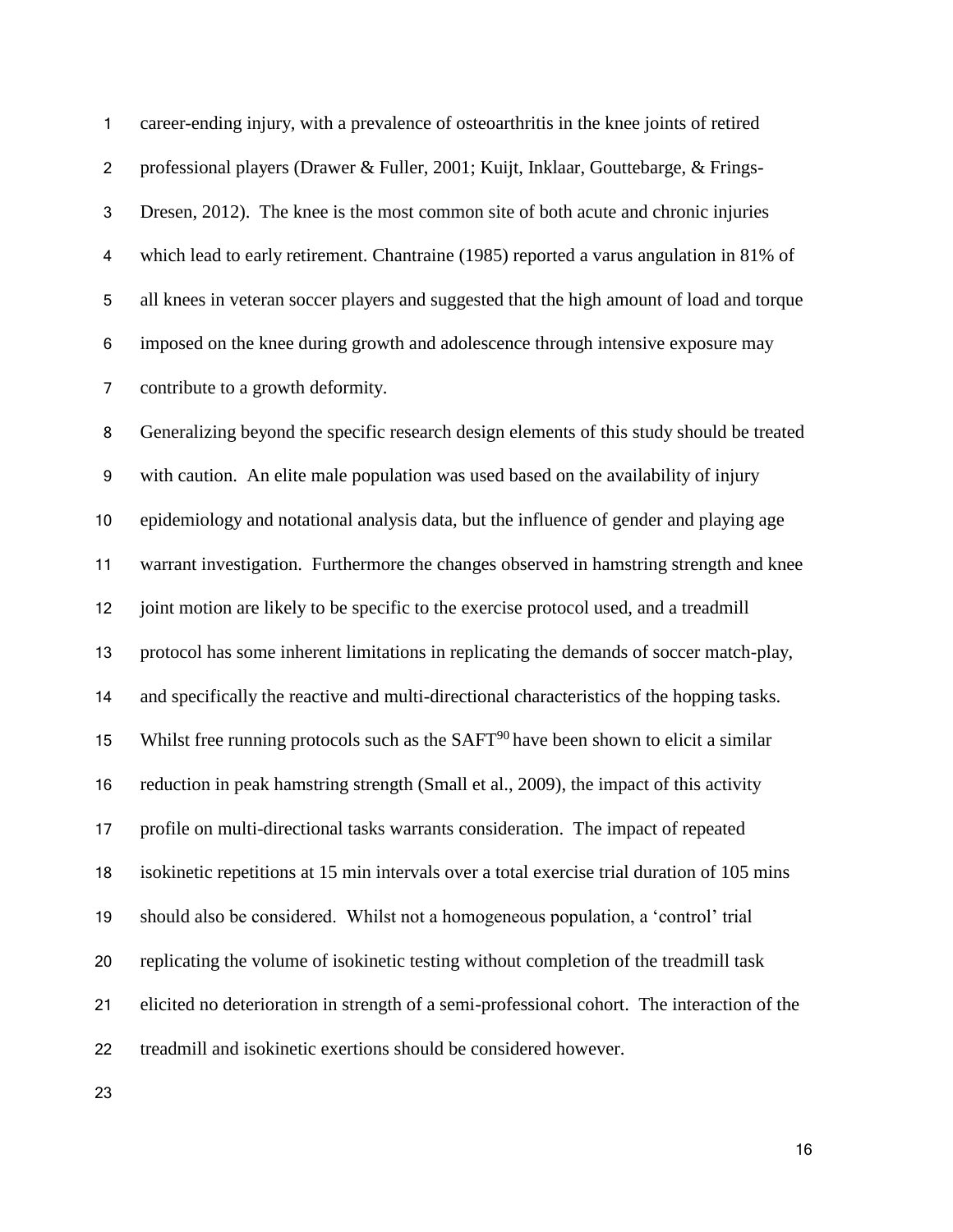### **CONCLUSION**

 Fatigue induced concurrent changes in eccentric hamstring strength and knee varus displacement, such that injury risk was greatest towards the latter stages of the  $2<sup>nd</sup>$  half. These concurrent changes support epidemiological observations of a fatigue effect in ligamentous and muscular injury risk during match-play. The greater injury risk during inversion movements also supports previous research and epidemiological observations. The observation of knee varus malalignment in elite male soccer players is likely due to prolonged exposure to soccer-specific activities, with implications for (acute and chronic) injury risk. This is in contrast to the vast body of literature on female athletes which has related the valgus knee to injury risk. Isokinetic dynamometry might therefore have clinical value in identifying those individuals most susceptible to fatigue-induced changes in strength, rather than simply less eccentric hamstring strength. This fatigue analysis would have implications for conditioning and prehabilitation interventions, more specifically than simply increasing strength. The association between strength and joint kinematics implicated in injury risk provides further clinical merit for isokinetic assessments, provided the isokinetic assessment has functional relevance to the demands of the sport and/or mechanism of injury. In this study functional relevance was aligned to speed matched analyses of strength and knee joint motion.

### **ACKNOWLEDGEMENTS**

No potential conflict of interest was reported by the authors.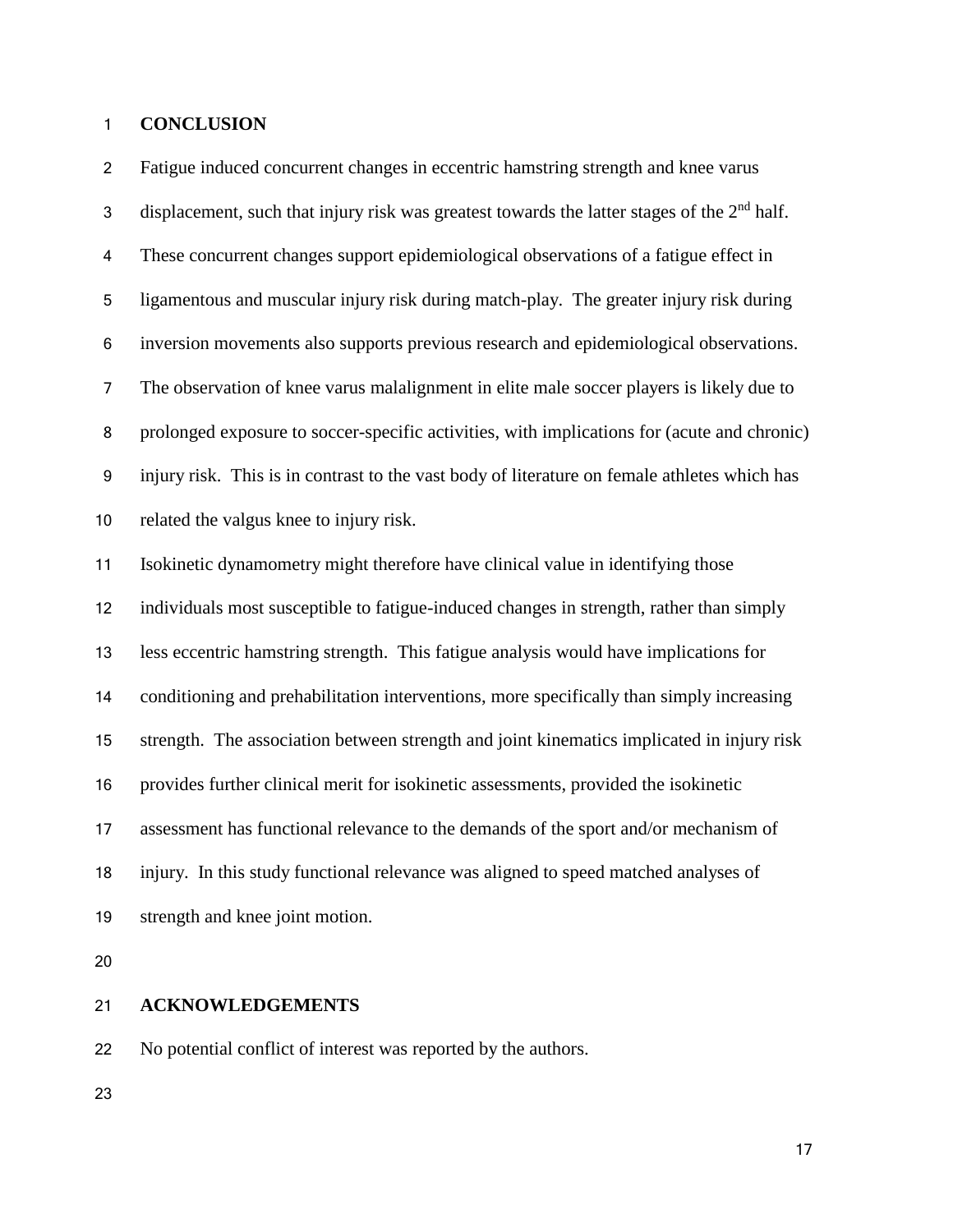# **REFERENCES**

| $\overline{c}$   | 1. | Besier, T. F., Cochrane, J.L., & Ackland, T.R. (2001). External loading of the knee    |
|------------------|----|----------------------------------------------------------------------------------------|
| $\mathbf{3}$     |    | joint during running and cutting maneuvers. Medicine and Science in Sports and         |
| 4                |    | Exercise, 33, 1168-1175.                                                               |
| 5                | 2. | Brouwer, G.M., van Tol, A.W., Bergink, A.P., Belo, R.M., Bernsen, R.M.D,               |
| 6                |    | Reijman, M., Pols, H. A. P., & Bierma-Zeinstra, S. M. A. (2007). Association           |
| 7                |    | between valgus and varus alignment and the development and progression of              |
| 8                |    | radiographic osteoarthritis of the knee. Arthritisis and Rheumatology, 56, 1204–       |
| $\boldsymbol{9}$ |    | 1211.                                                                                  |
| 10               | 3. | Chantraine, A. (1985). Knee joint in soccer players: osteoarthritis and axis           |
| 11               |    | deviation. Medicine and Science in Sports and Exercise, 17(4), 434-439.                |
| 12               | 4. | Claiborne, T. L., Armstrong, C. W., Gandhi, V., & Pincivero, D. M. (2006).             |
| 13               |    | Relationship between hip and knee strength and knee valgus during a single leg         |
| 14               |    | squat. Journal of Applied Biomechanics, 22(1), 41-50.                                  |
| 15               | 5. | Dewig, D. R. (2016) The influences of eccentric hamstring strength and stiffness       |
| 16               |    | on jump landing biomechanics. Masters Thesis: North Carolina at Chapel Hill.           |
| 17               | 6. | Drawer, S., & Fuller, C. W. (2001). Propensity for osteoarthritis and lower limb       |
| 18               |    | joint pain in retired professional soccer players. British Journal of Sports Medicine, |
| 19               |    | 35, 402-408.                                                                           |
| 20               | 7. | Ekstrand, J., Hagglund, M., & Walden, M. (2011). Injury incidence and injury           |
|                  |    |                                                                                        |
| 21               |    | patterns in professional football: the UEFA injury study. British Journal of Sports    |
| 22               |    | Medicine, 45, 553-558.                                                                 |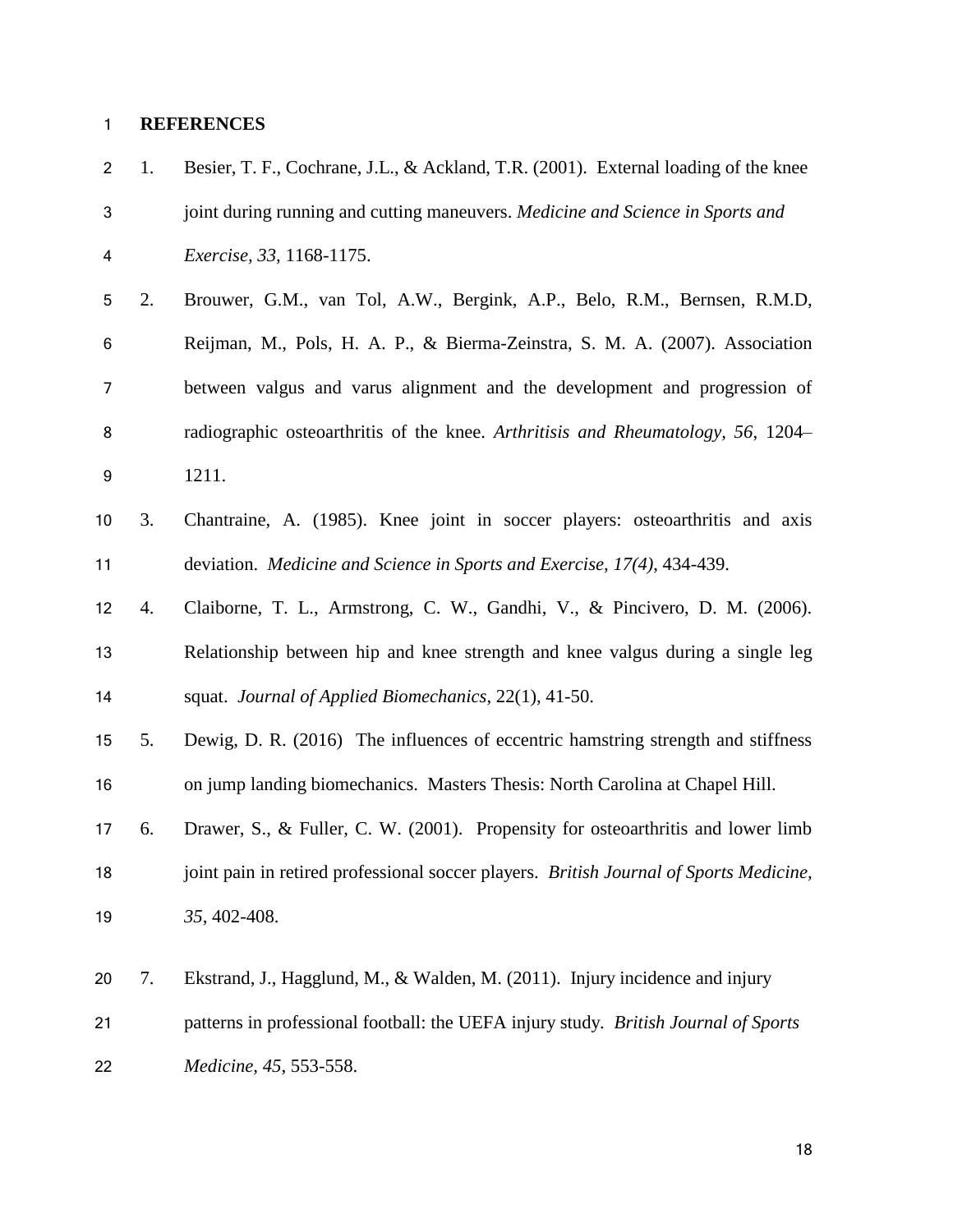| 1                | 8.  | Ekstrand J, Hägglund M, Kristenson K, Magnusson H, Waldén M. (2013) Fewer          |
|------------------|-----|------------------------------------------------------------------------------------|
| $\overline{c}$   |     | Ligament Injuries but No Preventive Effect on Muscle Injuries and Severe Injuries: |
| 3                |     | An 11-year follow-up of the UEFA Champions League Study. British Journal of        |
| 4                |     | Sports Medicine, 47(12), 732-737.                                                  |
| 5                | 9.  | Ekstrand J, Waldén M, Hägglund M. (2016). Hamstring injuries have increased by     |
| 6                |     | 4% annually in men's professional football, since 2001: a 13-year longitudinal     |
| 7                |     | analysis of the UEFA elite club injury study. British Journal of Sports Medicine,  |
| 8                |     | 50(12), 731-737.                                                                   |
| $\boldsymbol{9}$ | 10. | Garrett, W. E. (2005). The anterior cruciate ligament: The big picture. In         |
| 10               |     | International Journal of Football and Sports Medicine: Caring for the Soccer       |
| 11               |     | Athlete Worldwide (eds. J. Dvorak & D. T. Kirkendall). American Orthopaedic        |
| 12               |     | Society for Sports Medicine: Rosemont, IL, 235-243.                                |
| 13               | 11. | Gehring, D., Melnyk, M. & Gollhofer, A. (2009). Gender and fatigue have            |
| 14               |     | influence on knee joint control strategies during landing. Clinical biomechanics,  |
| 15               |     | $24(1)$ , 82-87.                                                                   |
| 16               | 12. | Greig, M., McNaughton, L. R., & Lovell, R. J. (2006). Physiological and            |
| 17               |     | mechanical response to soccer-specific intermittent activity and steady-state      |
| 18               |     | activity. Research in Sports Medicine: An International Journal, 14(1), 29-52.     |
| 19               | 13. | Greig, M. (2008). The influence of soccer-specific fatigue on peak isokinetic      |
| 20               |     | torque production of the knee flexors and extensors. The American Journal of       |
| 21               |     | Sports Medicine, 36(7), 1403-1409.                                                 |
|                  |     |                                                                                    |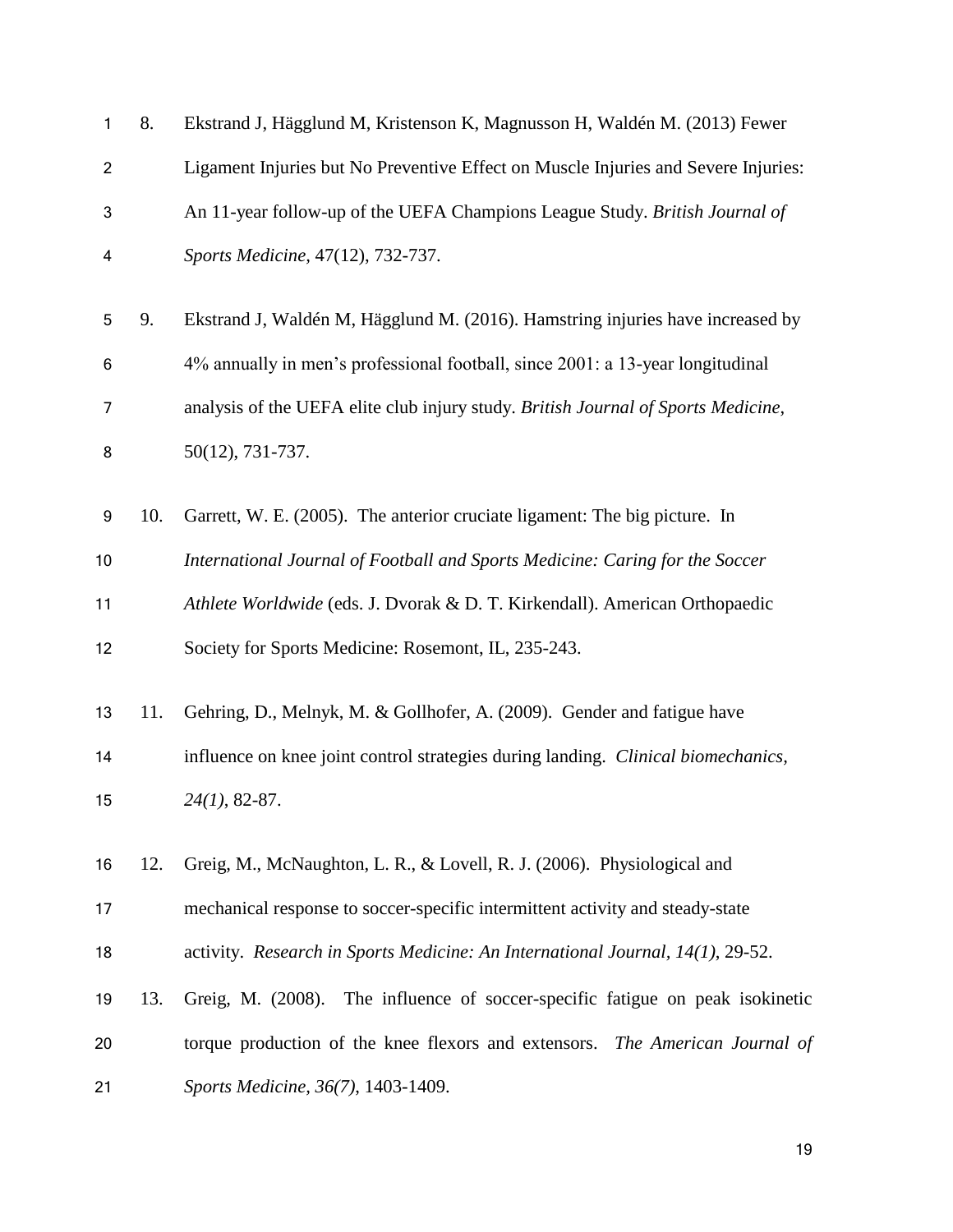| 1                         | 14. | Greig, M. (2009). The influence of soccer-specific activity on the kinematics of an  |
|---------------------------|-----|--------------------------------------------------------------------------------------|
| $\overline{2}$            |     | agility sprint. European Journal of Sports Sciences, 9(1), 23-33.                    |
| $\ensuremath{\mathsf{3}}$ | 15. | Hagglund, M., Zwerver, J., & Ekstrand, J. (2011). Epidemiology of patellar           |
| 4                         |     | tendinopathy in elite male soccer players.<br>The American Journal of Sports         |
| 5                         |     | Medicine, 39(9), 1906-1911.                                                          |
| 6                         | 16. | Hewett, T. E., Myer, G. D., Ford K. R., Heidt, R. S., Colosimo, A. J., McLean, S.    |
| 7                         |     | G., van den Bogert, A. J., Paterno, M. V., & Succop, P. (2005). Biomechanical        |
| 8                         |     | Measures of Neuromuscular Control and Valgus Loading of the Knee Predict             |
| $\boldsymbol{9}$          |     | Anterior Cruciate Ligament Injury Risk in Female Athletes. The American Journal      |
| 10                        |     | of Sports Medicine, 33(4), 492-501.                                                  |
| 11                        | 17. | Kernozek, T. W., Torry, M. R., & Iwasaki, M. (2008). Gender differences in lower     |
| 12                        |     | extremity landing mechanics caused by neuromuscular fatigue. The American            |
| 13                        |     | Journal of Sports Medicine, 36(3), 554-565.                                          |
| 14                        | 18. | Kuijt, M-T. K., Inklaar, H., Gouttebarge, V., & Frings-Dresen, M. H. W. (2012).      |
| 15                        |     | Knee and ankle osteoarthritis in former elite soccer players: A systematic review of |
| 16                        |     | the recent literature. Journal of Science and Medicine in Sport, 15, 480–487.        |
| 17                        | 19. | Lewek, M. D., Rudolph, K. S., & Snyder-Mackler, L. (2004). Control of frontal        |
| 18                        |     | plane knee laxity during gait in patients with medial compartment knee               |
| 19                        |     | osteoarthritis. Osteoarthritis Cartilage, 12, 745–751.                               |
| 20                        | 20. | Messier, S. P., Davis, S. E., Curl, W. W., Lowery, R. B., & Pack, R. J. (1991).      |
| 21                        |     | Etiologic factors associated with PF pain in runners. Medicine and Science in        |
| 22                        |     | Sports and Exercise, 23, 1008-1015.                                                  |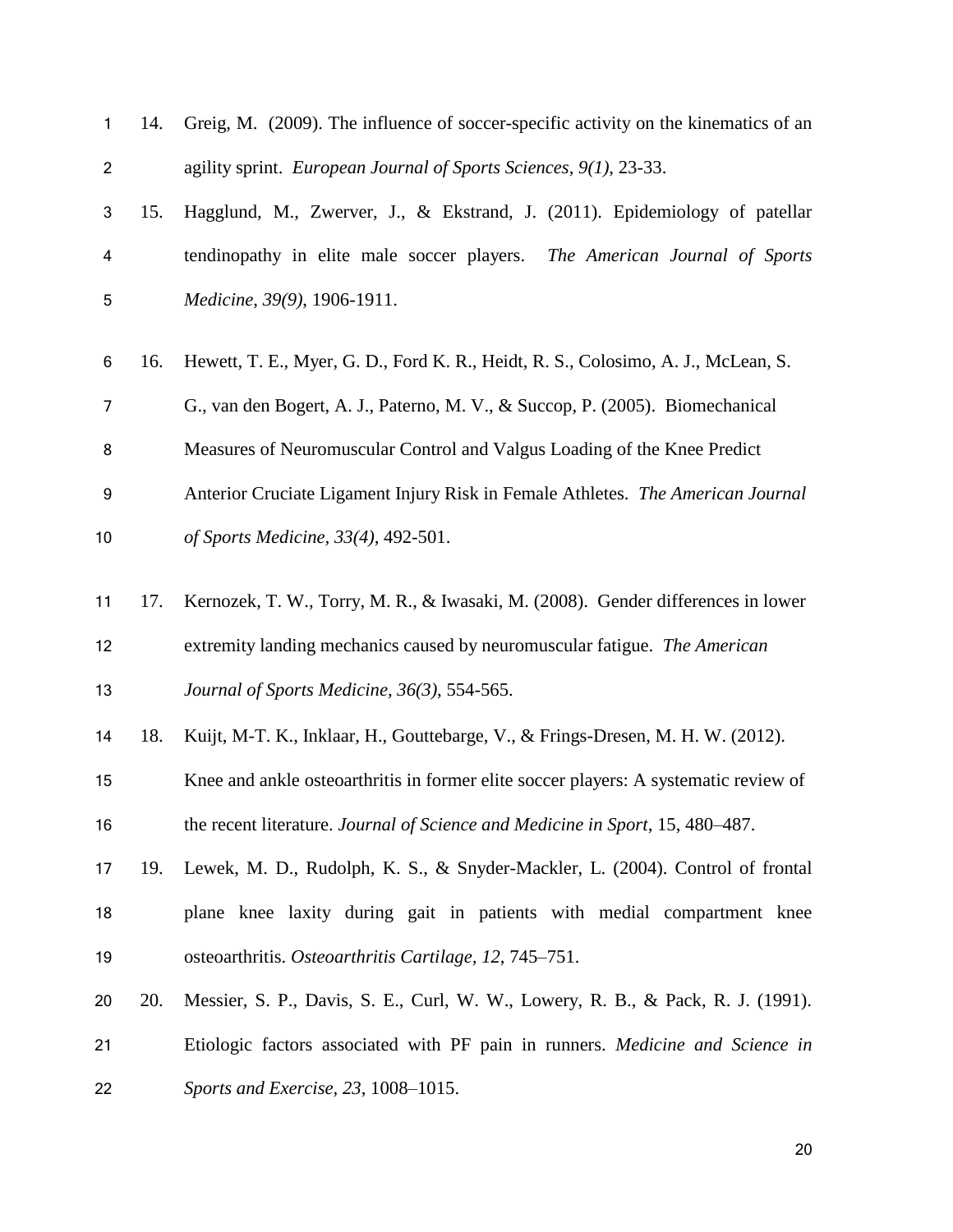| 1              | 21. | Small, K., McNaughton, L. R., Greig, M., & Lovell, R. (2009). Soccer fatigue,          |
|----------------|-----|----------------------------------------------------------------------------------------|
| $\overline{2}$ |     | sprinting and hamstring injury risk. International Journal of Sports Medicine, 30,     |
| 3              |     | 573-578.                                                                               |
| 4              | 22. | Small, K., McNaughton, L., Greig, M., & Lovell, R. (2010). The effects of              |
| 5              |     | multidirectional soccer-specific fatigue on markers of hamstring injury risk.          |
| 6              |     | Journal of Science and Medicine in Sport, 13(1), 120-125.                              |
| 7              | 23. | Wild, C. Y., Steele, J., & Munro, B. (2013). Insufficient hamstring strength           |
| 8              |     | compromises landing technique in adolescent girls. Medicine and Science in Sports      |
| 9              |     | and Exercise, 45(3), 497-505.                                                          |
| 10             | 24. | Wind, W. M., Bergfeld, J. A., & Parker, R. D. (2004). Evaluation and treatment of      |
| 11             |     | posterior cruciate ligament injuries revisited. The American Journal of Sports         |
| 12             |     | Medicine, 32(7), 1765-1775.                                                            |
| 13             | 25. | Witvrouw, E., Danneels, L., Thijs, Y., Cambier, D., & Bellemans, J. (2009). Does       |
| 14             |     | soccer participation lead to genu varum? Knee Surgery, Sports Traumatology,            |
| 15             |     | Arthroscopy, 17, 422-427.                                                              |
| 16             | 26. | Woods, C., Hawkins, R., Hulse, M., & Hodson, A. (2003).<br>The Football                |
| 17             |     | Association Medical Research Programme: an audit of injuries in professional           |
| 18             |     | football: an analysis of ankle sprains. British Journal of Sports Medicine, 37, 233-   |
| 19             |     | 238.                                                                                   |
| 20             | 27. | Woods, C., Hawkins, R. D., Maltby, S., Hulse, M. A., Thomas, A., & Hodson, A.          |
| 21             |     | The Football Association Medical Research Programme: an audit of<br>(2004).            |
| 22             |     | injuries in professional football – analysis of hamstring injuries. British Journal of |
| 23             |     | Sports Medicine, 38, 36-41.                                                            |
|                |     |                                                                                        |